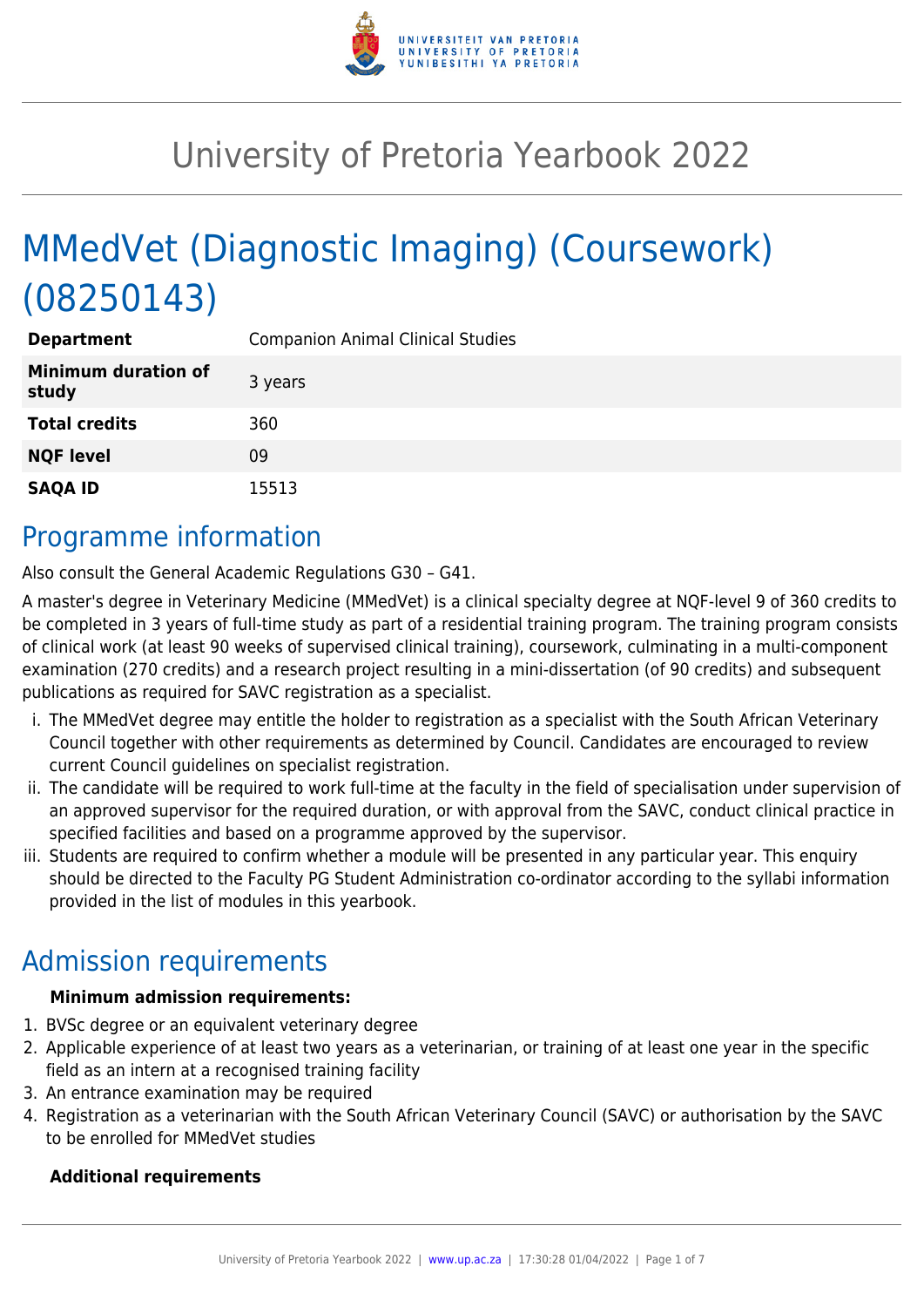

The candidate will be required to work full-time at the faculty in the field of specialisation under supervision of an approved supervisor for the required duration.

#### **Notification**

While the MMedVet is an advanced professional programme equivalent to specialist certification, registration to practise as a specialist is controlled by the SAVC or international equivalent. These bodies may have additional requirements for registration that are not university requirements. Please check their requirements as well.

### Examinations and pass requirements

Also consult the General Academic Regulations G35 – 38 (coursework) and G39 – G40 (mini-dissertation).

The MMedVet is conferred by virtue of completion of a minimum of 90 weeks of clinical training, examination in specialist module, and a mini-dissertation.

Examination in specialist module: Also consult the Faculty's SOP MMedVet examinations guidelines as reflected in the study guides.

The examination(s) in the specialist field of study may only be taken on completion of the minimum clinical training which includes successful presentation of seminars. Special permission will have to be obtained from the HOD if the examination is conducted at an earlier stage. The examination will consist of a theoretical component (the addition of an oral exam is optional and dependant on the discipline) and a practical component (optional; dependant on the discipline). The nature and duration of the specialist module's examination(s), which must fully test the theoretical knowledge as well as the practical skills of the student, is determined by the head of department in which the chosen field of study is presented.

A minimum examination mark of 50% is required in each of the theoretical and practical sections of the specialist module.

The Faculty regulations do provide for supplementary and special examinations as per General Academic Regulations G37.4 and G37.5; however, only after an additional period of training (theoretical and/or practical) as prescribed has been completed.

Note: Students who intend applying for membership of a specialist college abroad later on, should bear in mind that many of these colleges require a minimum examination mark and a final mark of at least 60% for admission. The student bears the responsibility of ensuring that they familiarise themselves with the relevant college requirements and regulations that might be applicable.

#### **Mini-dissertation:**

A mini-dissertation is submitted to the Head: Student Administration, before the closing date for the relevant graduation ceremonies as announced annually (i.e. 31 October or 31 March to qualify for the Autumn or Spring graduation, respectively), after permission is granted by the supervisor and co-supervisor(s). (Also consult the General Academic Regulation G39 with regard to the submission and technical editing of the thesis).

If a mini-dissertation is submitted after the due date specified above, the student takes the risk that the examination of the mini-dissertation may be delayed and the student will not be considered for the graduation concerned. A student will only be allowed to graduate if the student has successfully complied with all the requirements for the particular programme.

The mini-dissertation will be evaluated by two examiners (for the appointment of the examination panel, consult the General Academic Regulation G39.12.1).

The average of the separate marks awarded by the two examiners, constitutes the final mark for the minidissertation.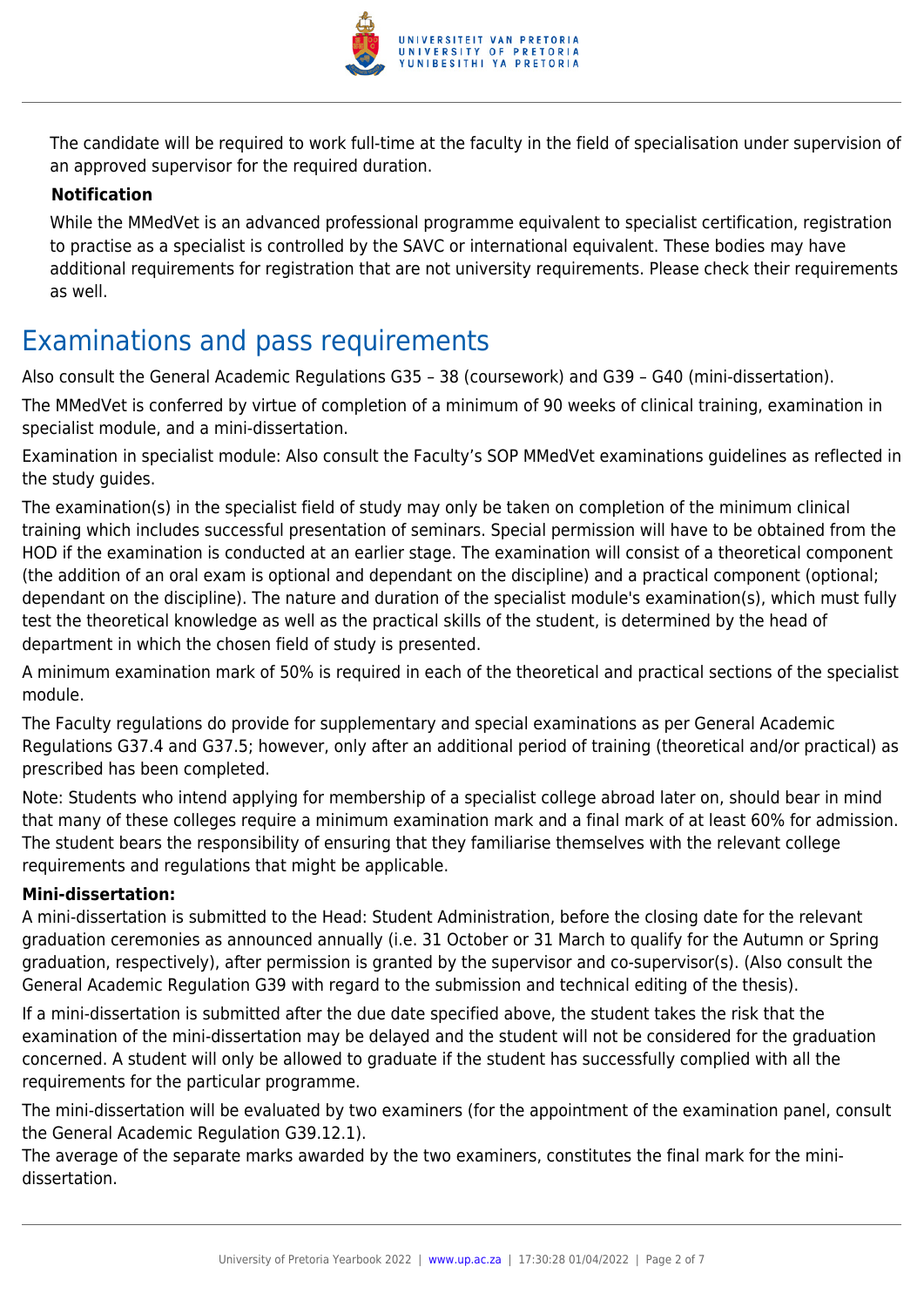

Before or on submission of the final copy of the dissertation, a student must submit a draft first-author research article for publication to the supervisor (Also consult the General Academic Regulations G39 - G40). The draft article should be based on the research study undertaken (and as approved by the Faculty Research Ethics committee) during the master's study, and be approved by the supervisor(s) concerned. The supervisor should then have the opportunity to take the paper through all the processes of revision and resubmission as may be necessary and/or appropriate in order to achieve publication. The affiliation of both the student and the supervisor(s) should be listed as the University of Pretoria.

### Research information

Also consult the General Academic Regulation G38.

All students should register for (and pass) the module Research methodology (VRM 813) (non-credit-bearing). If a student has already completed a similar module for a previous degree (within the past five years) and can show sufficient evidence of competence in research skills required at postgraduate level, a student may apply for exemption from this module.

The MMedVet master's degree consists of a minimum of 90 weeks of clinical training, coursework modules as well as a mini-dissertation of 90 credits. The basic requirements and Faculty expectations of an MMedVet minidissertation are:

- i. The student should show the ability to undertake a research project and write up the project.
- ii. The student does not need to make an original contribution to science, but still show the ability to do research.
- iii. Please note that explicit hypothesis-testing, i.e. experimental work is not necessarily mandatory.

The MMedVet master's degree mini-dissertation is based on a research project or related research projects (which need not be original), planned and written down by the student within the theme of the chosen specialization. (Assistance with statistical processing, applied specialised procedures, etc. is allowed, but must be acknowledged.) The student may use appropriate research done previously, to add to the writing of the minidissertation.

Research undertaken by an MMedVet master's student is conducted in accordance with the University's Code of ethics for scholarly activities. All research proposals must be submitted for ethics clearance/approval/exemption to the relevant faculty research and/or research ethics committee. Faculty research ethics committees may consider and approve or reject research proposals in accordance with the guidelines of the general policy.

#### **Compliance with degree requirements**

Also consult the General Academic Regulation G40.

- i. A professional master's degree, will be conferred on a student only after the successful completion of every requirement of each component of the relevant degree programme, including the achievement of a pass mark for the prescribed coursework module, the submission and successful evaluation of the mini-dissertation or other research-relevant output, and compliance with all the requirements for the particular programme.
- ii. A professional master's degree is not deemed to be completed if the electronic version of the minidissertation has not been submitted to the relevant faculty administration prior to the date of closure of the graduation/finalist list for the forthcoming graduation ceremony.
- iii. No one is entitled to any privileges pertaining to a professional master's degree before the qualification has been conferred on him or her at a graduation ceremony. In respect of professional registrations, faculties may issue confirmation letters to the relevant professional bodies prior to the graduation ceremonies.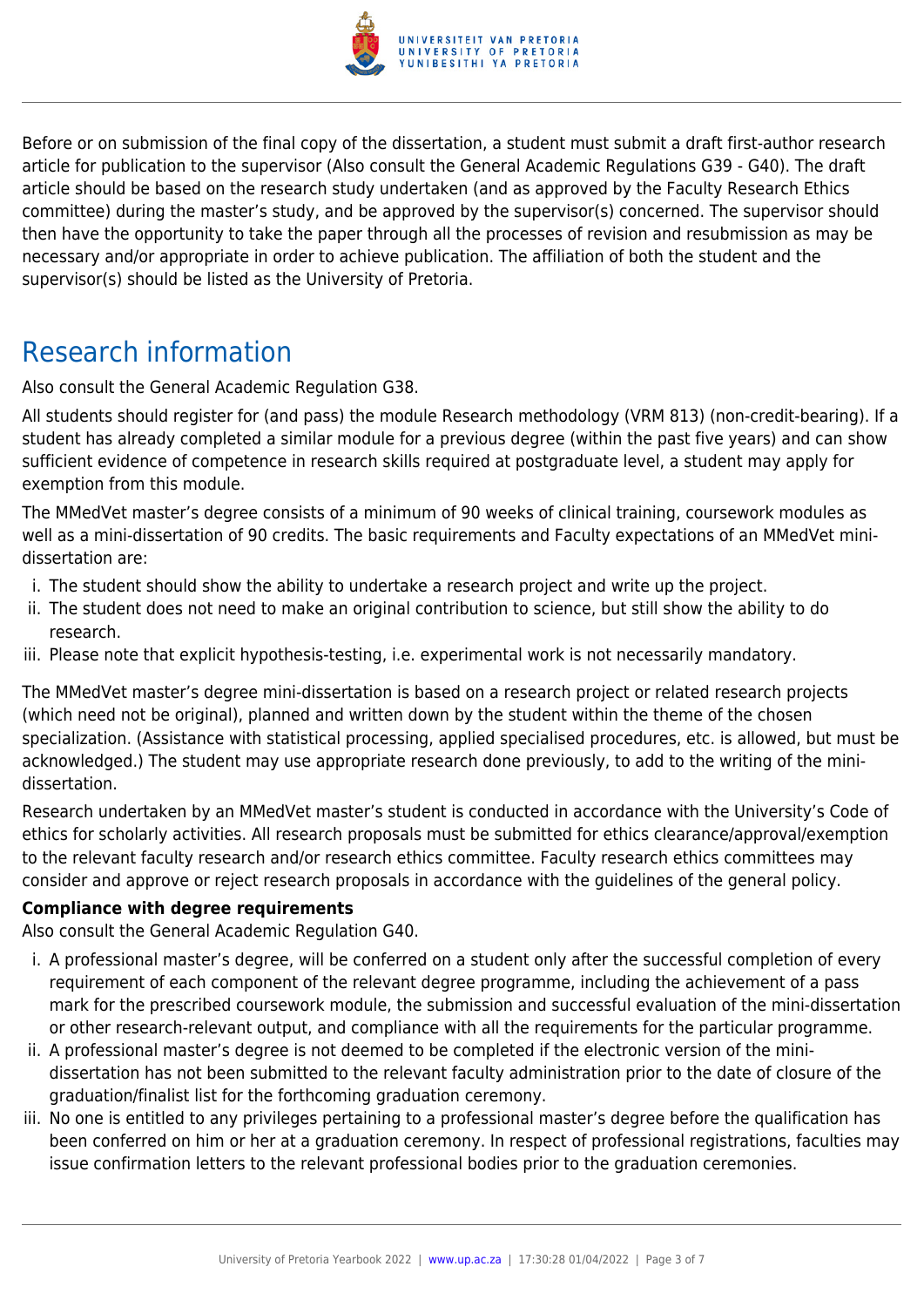

# Pass with distinction

A professional master's degree is awarded with distinction if a student meets the following requirements:

- a. Obtained at least a final mark of 75% (not rounded), based on the module prescribed for the professional master's degree in question; and
- b. Obtained a final mark of 75% or above for the mini-dissertation; and
- c. Completed the qualification within the maximum period allowed for master's study, but not in less than the prescribed minimum period of one academic year. Note: the maximum allowable time is twice that of the prescribed duration time period in relation to postgraduate students who study part-time. (i.e. study while working full-time).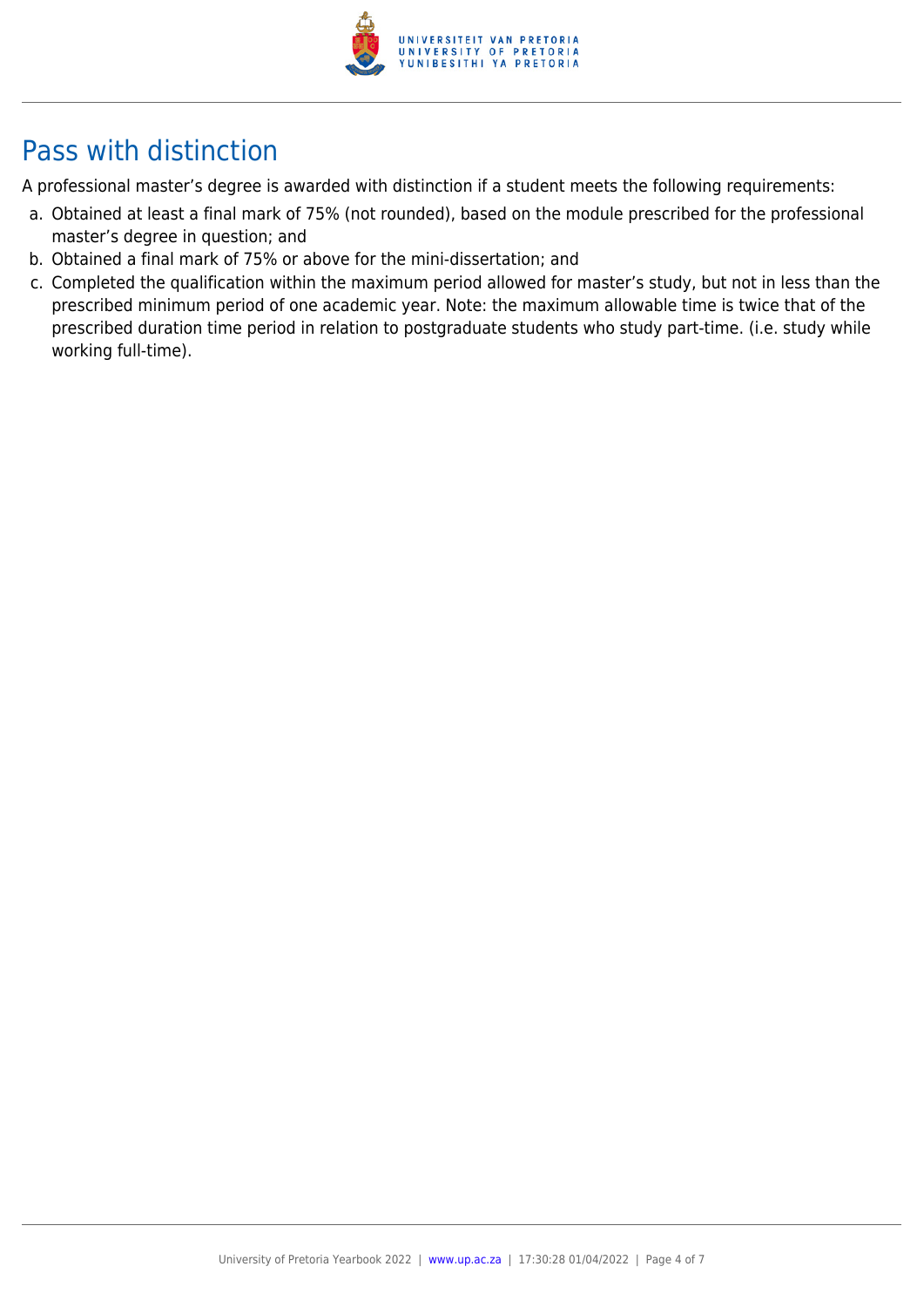

# Curriculum: Year 1

#### **Minimum credits: 360**

### **Core modules**

[Diagnostic imaging 870](https://www.up.ac.za/yearbooks/2022/modules/view/DIM 870) (DIM 870) - Credits: 270.00 [Mini-dissertation: Diagnostic imaging 890](https://www.up.ac.za/yearbooks/2022/modules/view/DIM 890) (DIM 890) - Credits: 90.00 [Research methodology 813](https://www.up.ac.za/yearbooks/2022/modules/view/VRM 813) (VRM 813) - Credits: 0.00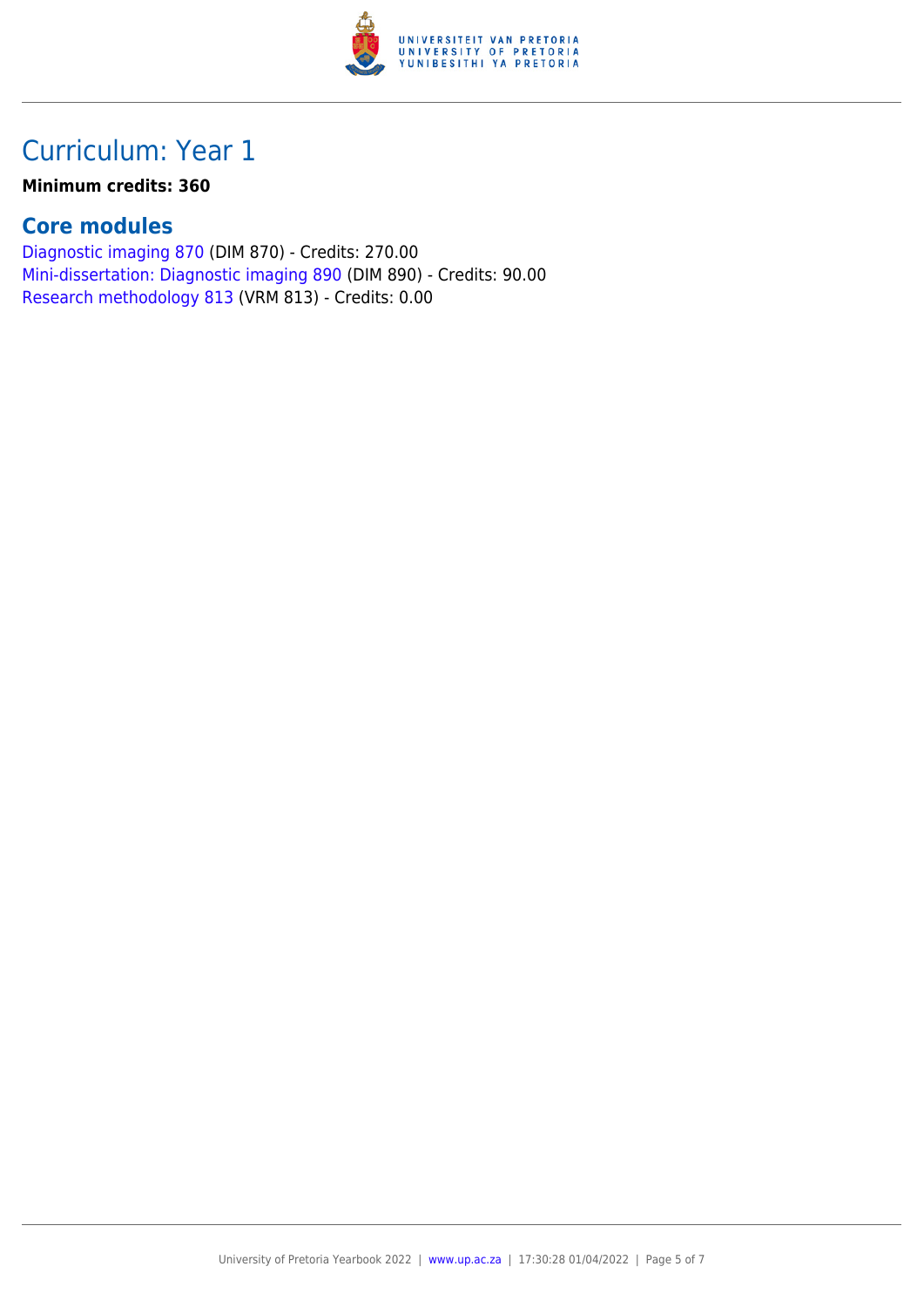

### Curriculum: Year 2

**Minimum credits: 360**

### **Core modules**

[Diagnostic imaging 870](https://www.up.ac.za/yearbooks/2022/modules/view/DIM 870) (DIM 870) - Credits: 270.00 [Mini-dissertation: Diagnostic imaging 890](https://www.up.ac.za/yearbooks/2022/modules/view/DIM 890) (DIM 890) - Credits: 90.00